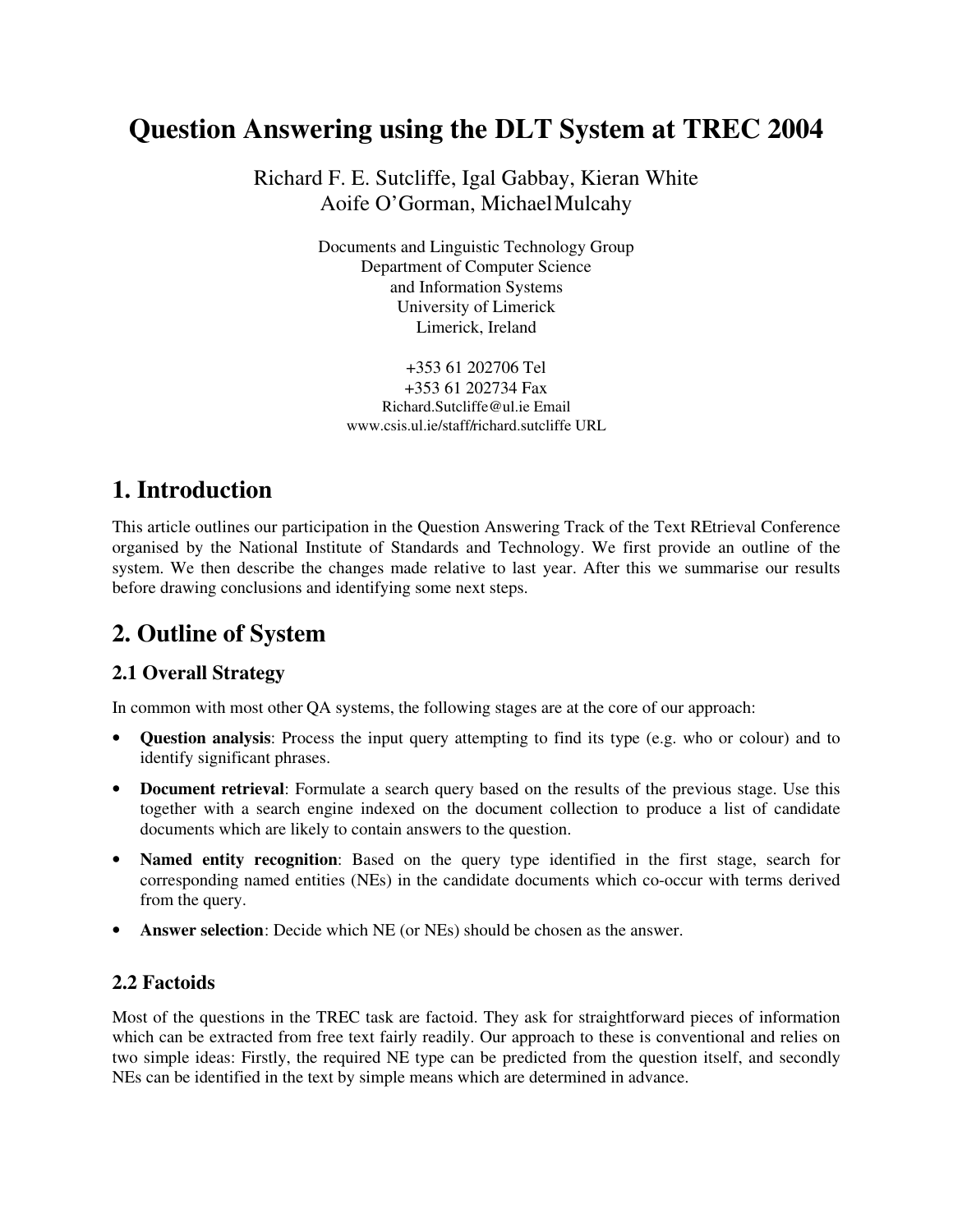| <b>Question Type</b> | <b>Number</b>         | <b>Example</b>             |
|----------------------|-----------------------|----------------------------|
| organisation         | 26                    | <b>Rat Pack</b>            |
| person               | 25                    | James Dean                 |
| man_made_object      | 5                     | <b>USS</b> Constitution    |
| animal               | $\mathcal{D}_{\cdot}$ | agouti                     |
| substance            | 2                     | prions                     |
| art_work             |                       | Tale of Genji              |
| medical_condition    |                       | cataract                   |
| natural phenomenon   |                       | Hale Bopp comet            |
| political_agreement  |                       | Good Friday Agreement      |
| scandal              |                       | <b>Teapot Dome scandal</b> |
| <b>Total</b>         | 65                    |                            |

**Table 1: Breakdown of Question Groups by Target Types.** This shows an analysis of the 65 targets in TREC 2004 into a representative set of types. As can be seen, the vast majority of targets are organisations (interpreted broadly) and persons.

Two key stages in this process are the formulation of the search query during Document Retrieval, and the choice of correct answer from a list of candidates during Answer Selection.

#### **2.3 Lists**

We have not so far devoted much attention to list questions so the approach adopted is simply to treat them as factoids and to return all answers which exceed a threshold.

### **2.4 Definitions (i.e. type 'Other')**

Definitions are approached differently from factoids and lists. Having returned documents which contain the appropriate target phrase, we search for instances of phrasal patterns which can indicate the presence of important information about the target. Each sentence containing such a phrase is then returned. The phrases used were adapted from another project (Gabbay and Sutcliffe, 2004).

#### **2.5 Question Groups**

For this year the overall task changed. Previously the object was to answer 500 individual questions which could each be of factoid, list or definition type. No link existed between questions. However, for this year the task was based around groups of questions each concerning an overall topic which was identfied by a marked-up target. There were 65 targets in total and their breakdown by topic can be seen in Table 1. The vast majority (51) concern organisations and persons. Within each group, a question is explicitly marked-up as being of type Factoid, List or Other (i.e. Definition).

While the grouping of questions allows interesting experiments concerning interactions between answers, we did not attempt this. Instead we adopted the simplistic approach of adding the target terms to the end of each query within a group and then proceeding to process the individual questions using the same basic method as last year. As it turned out, this was not a bad strategy.

In the next section we describe the major additions which were made to the system relative to the last TREC.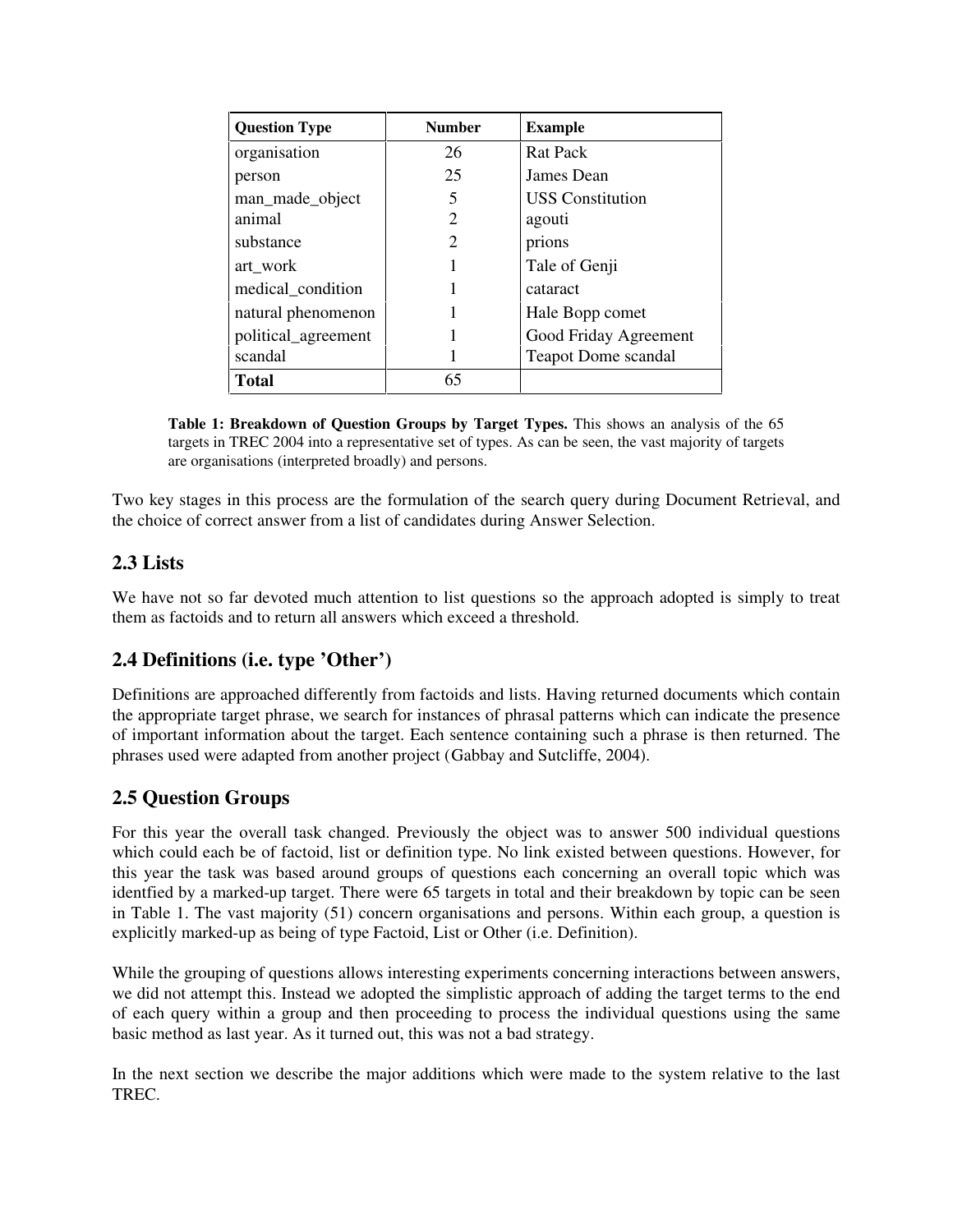| <b>Question Type</b> | <b>Example Question (Target)</b>                                                       | <b>Correct Answer</b>                               |  |
|----------------------|----------------------------------------------------------------------------------------|-----------------------------------------------------|--|
| abbrev_expand        | 'What does AARP stand for?' (AARP)                                                     | American Association of Retired<br>Persons          |  |
| colour               | 'What is their gang color?' (Crips)                                                    | blue                                                |  |
| company              | 'What record company is he with?' (Fred Durst)                                         | <b>Interscope Records</b>                           |  |
| film                 | 'What film introduced Jar Jar Binks?' (Jar Jar Binks)                                  | Star Wars: Episode I _ The<br><b>Phantom Menace</b> |  |
| how_did_die          | 'How did he die?' (James Dean)                                                         | car crash                                           |  |
| how_many             | 'How many seats are in the cabin of Concords?'<br>(Concorde)                           | 100                                                 |  |
| how_much_money       | 'How much is the Sacajawea coin worth?' (Sacajawea)                                    | \$1                                                 |  |
| how_often            | 'How often does it approach the earth?' (Hale Bopp)                                    | every 3,000 years                                   |  |
| how_old              | 'How old was he when he won the title?'                                                | 21                                                  |  |
|                      | (Floyd Patterson)                                                                      |                                                     |  |
| length_of_time       | 'How long does one study as a Rhodes scholar?'                                         | two or three years                                  |  |
|                      | (Rhodes scholars)                                                                      |                                                     |  |
| nationality          | 'What is Vilar's nationality?'                                                         | American                                            |  |
|                      | (philanthropist Alberto Vilar)                                                         |                                                     |  |
| nickname             | 'What is her nickname?' (USS Constitution)                                             | Old Ironsides                                       |  |
| pol_party            | 'What is his party affiliation?' (Bashar Asaad)                                        | <b>Baath Party</b>                                  |  |
| profession           | 'What is her occupation?' (Eileen Marie Collins)                                       | space shuttle commander                             |  |
| religion             | 'What is the religious affiliation of the Kurds?'<br>(Kurds)                           | Sunni sect                                          |  |
| speed                | 'How fast does the Concorde fly?' (Concorde)                                           | twice the speed the sound                           |  |
| sport                | 'What sport do they play?' (Harlem Globe Trotters)                                     | basketball                                          |  |
| title                | 'What is their biggest hit?' (the band Nirvana)                                        | Smells Like Teen Spirit                             |  |
| unknown              | 'What are prions made of?' (prions)                                                    | mutated proteins                                    |  |
| what_city            | 'What town was he native of?' (Chester Nimitz)                                         | Fredericksburg                                      |  |
| what_country         | 'What country is he associated with?' (Horus)                                          | Egypt                                               |  |
| what_us_state        | 'What state does he represent?' (senator Jim Inhofe)                                   | Oklahoma                                            |  |
| when                 | 'When was he born?' (Franz Kafka)                                                      | 1883                                                |  |
| when_date            | 'On what date was Bashar Assad inaugurated as the<br>Syrian president?' (Bashar Assad) | July 17, 2000                                       |  |
| when_year            | 'In what year did the PLO condemn him to death?'<br>(Abu Nidal)                        | 1974                                                |  |
| where                | 'Where is its headquarters?' (AARP)                                                    | Washington                                          |  |
| where_school         | 'Where do Rhodes scholars study?' (Rhodes scholars)                                    | Oxford                                              |  |
| who                  | 'Who is the president or chief executive of Amtrak?'<br>(Amtrak)                       | George Warrington                                   |  |

**Table 2: Question Types used in the DLT system.** The second column shows a sample question for each type. The third column shows the correct answer, not necessarily that produced by our system. 27 question types are listed here plus 'unknown'. A further 52 question types handled by the system were not used.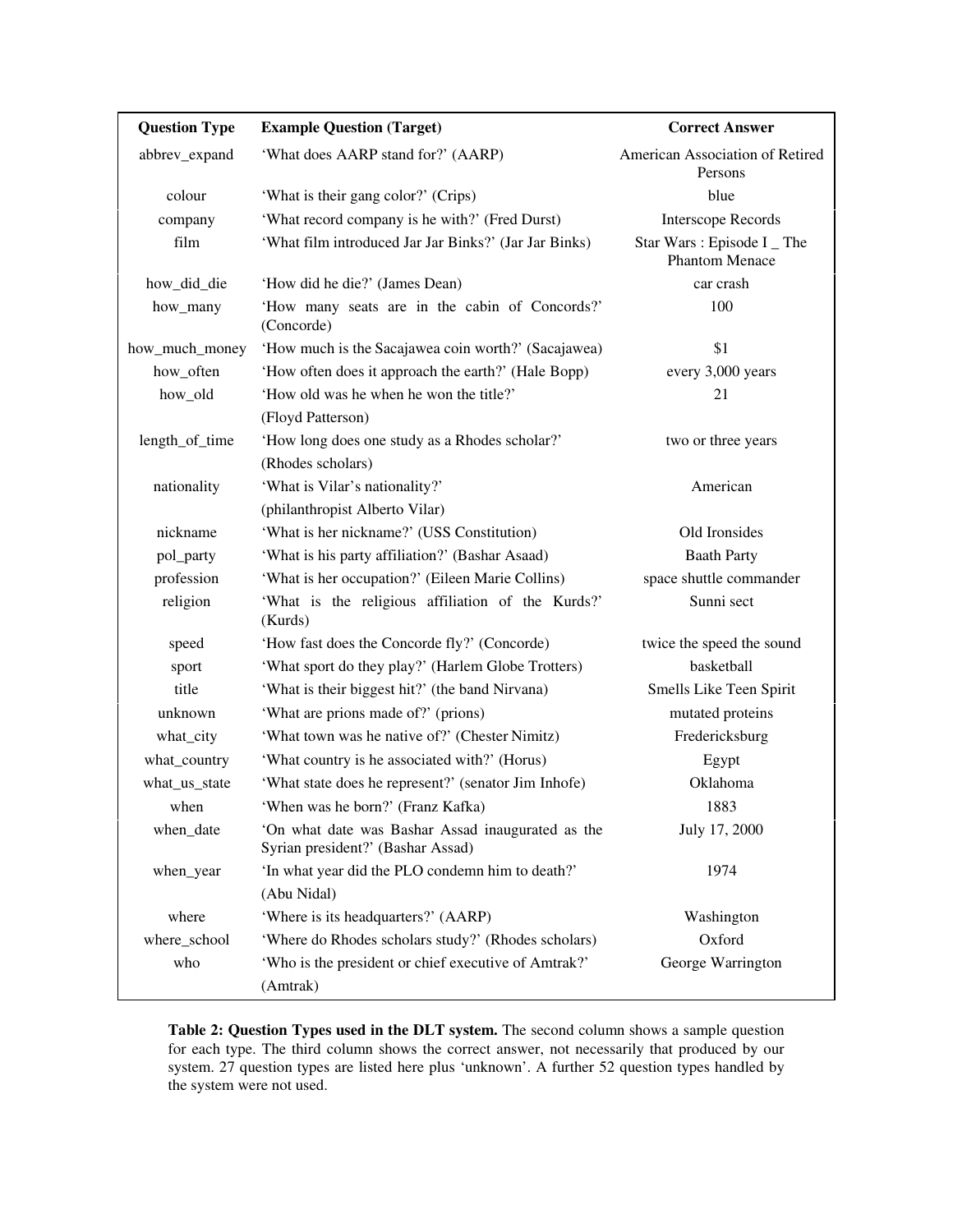# **3. DLT System Components**

#### **3.1 Summary of Enhancements**

Three main changes were made this year. Firstly, new query types were added together with a method for recognising them. This necessitated the development of some new NEs. Secondly, the question analysis stage was refined and this led to changes in document retrieval. Thirdly, we indexed the document collection by sentence rather than by paragraph.

### **3.2 Query Types and their Identification**

Last year's system could recognise 47 question types plus the default type 'unknown'. Instances of 29 types occurred in the test queries. This year, a further 32 types were added, bringing the total up to 79 plus 'unknown' . These types are shown in Table 2, together with examples of each, taken from the 2004 test questions. It is interesting to observe that while last year 29 out of 47 types in the system were actually used in the runs, this year only 28 out of 79 types were used, 14 of which were new. Perhaps the new style of grouping questions makes them less diverse.

## **3.3 Query Analysis**

Following type identification the query is subjected to a detailed analysis to assist in the process of search expression formulation. Last year we attempted to identify capitalised sequences and other simple constructs in order to use these as search phrases. Following work on CLEF this year (Sutcliffe et al., 2004) and a study we undertook concerning the relationship between query terms and effective search terms (White and Sutcliffe, 2004) we decided adopt the CLEF strategy which uses the following steps:

- Tag the query for part-of-speech using Xelda (2003);
- Recognise instances of 9 different constructions;
- Weight these according to their importance;
- Order them according to weight;
- Use the conjunction of these as the initial search expression.

The nine constructions are shown in Table 3 together with their weights and an example of each. Weights are assigned using a scheme reminiscent of Magnini et al. (2002).

### **3.4 Search Expression Formulation**

Based on the results of query analysis a search expression is composed. All searches are boolean. Constructs as identified in the previous stage are ordered by increasing score and then joined with AND operators to make a single boolean query. This is then used as the starting point of a search for documents.

### **3.5 Document Retrieval**

Last year, we indexed Aquaint by  $\langle p \rangle$  tag, i.e. treating each paragraph as a separate document. The use of <p> tags is uneven in the collection so we decided instead to split the entire collection into separate sentences and then to index by these instead. Thus each sentence was considered a separate document.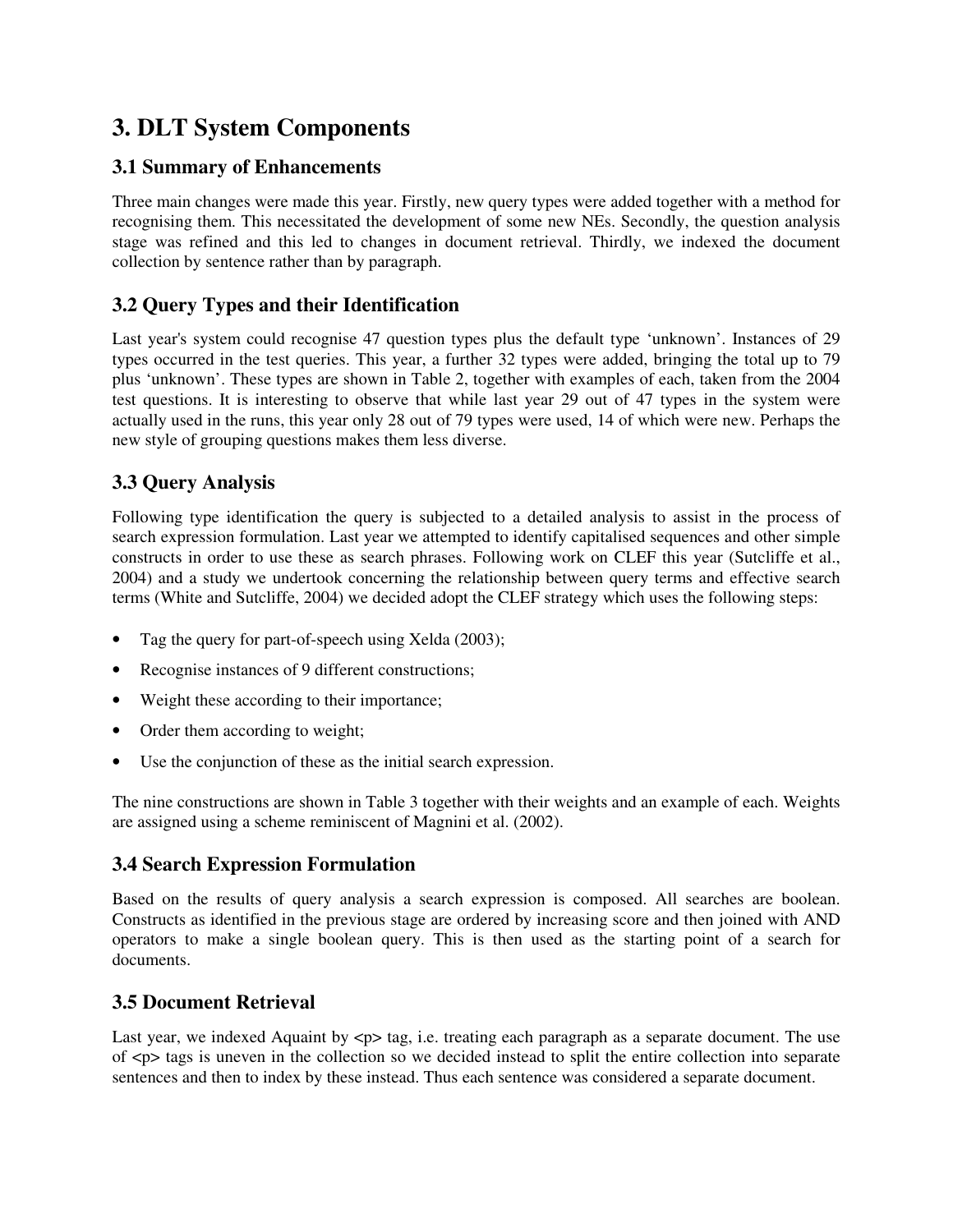| <b>Construct</b>     | Weight | <b>Example</b>                 |
|----------------------|--------|--------------------------------|
| quote                | 80     | "Cold Mountain" *              |
| all_cap_wd           | 60     | AARP                           |
| cap_dot_wd           |        | $U.S.$ *                       |
| cap_nou_prep_det_seq | 40     | President of the United States |
| cap_wd_seq           | 40     | <b>Black Panthers</b>          |
| number               | 20     | first                          |
| low_adj_low_nou      | 40     | annual revenue                 |
| non_cap_nou_seq      | 40     | cataract surgery               |
| wd                   | 20     | vear                           |

**Table 3: Construct Types used in Query Analysis.** The second column is the integer weight assigned to the construct and the third shows a sample phrase for the type. All come from this year's queries except those marked with \* which did not occur and are thus taken from last year.

This effectively ensures that all search terms must occur in close proximity to each other. Of course, it also means that where a concept is mentioned explicitly and then referred to anaphorically in a local context containing other search terms (and indeed a candidate answer) that such a sentence will not be retrieved and hence the correct answer may be lost. However the White and Sutcliffe (2004) study investigated this point among a number of other related issues for a sample set of TREC queries, and found that it is too infrequent to have a significant impact on our existing system.

During retrieval a boolean query as formulated in the previous stage is submitted to the search engine and the first *n* matching documents (i.e. sentences) are returned. *n* was set to 30 for Run 1 and 100 for Runs 2 and 3. (Results reported here are Run 2.) If no documents are returned in the search, the least significant term (i.e. the first) is removed and the search is repeated. This process continues until at least one document is returned or no terms remain.

#### **3.6 Named Entity Recognition**

NE recognition is similar to last year and uses our own module which is based on grammars together with some exhaustive lists. Some new NEs were added this year for basic entities such as museums. Following Clarke et al. (2003), queries of unknown type are answered by searching for general names. We attempted to restrict these names relative to last year by disallowing instances of places, person names, mountains, mountain ranges, bodies of water and companies.

#### **3.7 Answer Selection**

In order to decide which NE candidate (or candidates in the case of list questions) should be returned, two strategies for answer selection were used. The first is highest\_scoring, where we return the NE occurring in a context which matches terms in the query best. The second is highest\_google which uses a similar algorithm to Magnini et al. (2002).

During answer selection for factoid questions the candidate with the best score is chosen, this being either highest\_scoring or highest\_google. For list questions, up to 20 answers which are of the correct NE type(s) and which co-occur with at least one other query term are returned. Definition answers are not subjected to any selection – the answer is the concatenation of all sentences matching a definition pattern, however many there happen to be.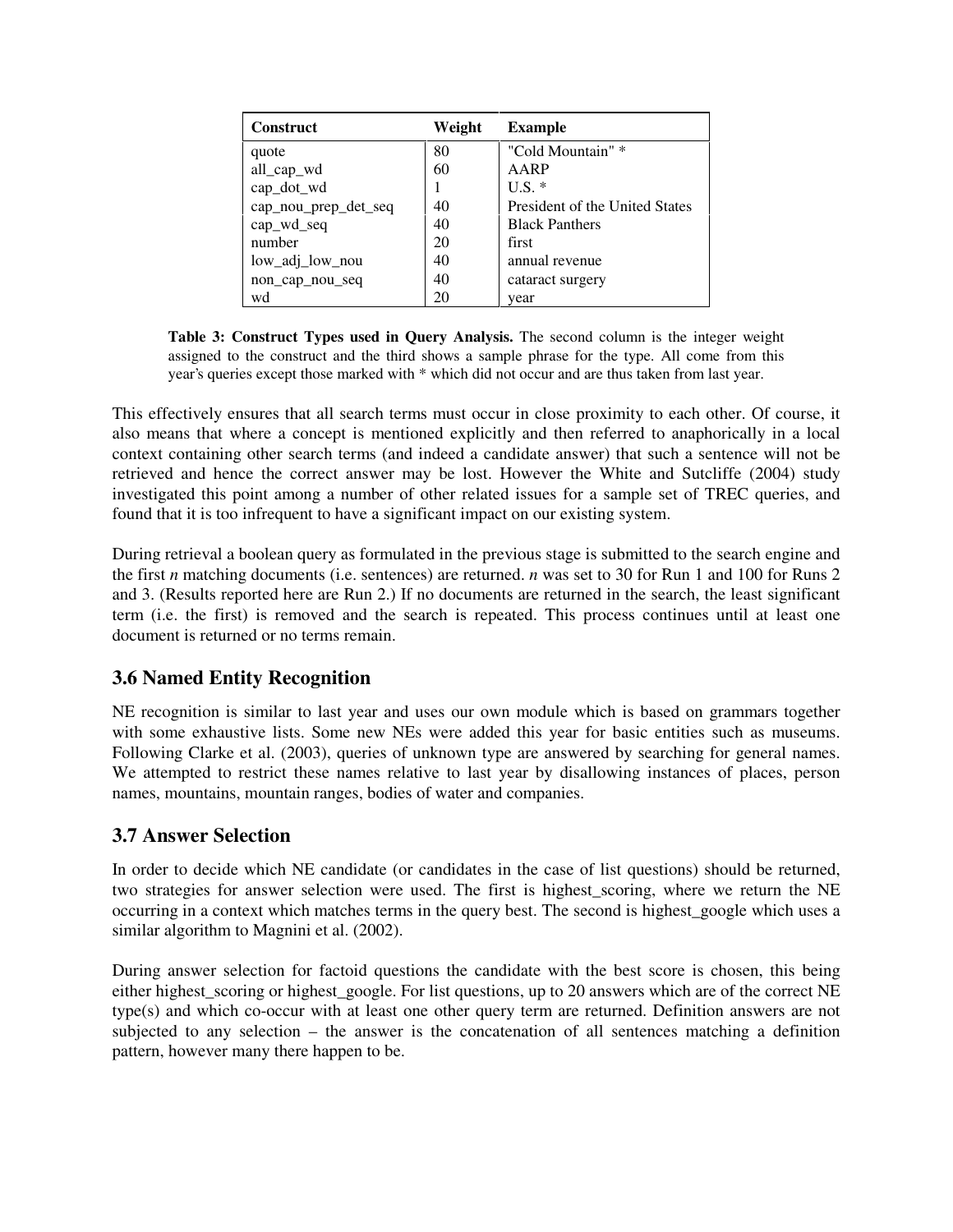| <b>Query Type</b> | $\mathbf C$    | NC             | $\bf{R}$       | $\mathbf X$      | U              | W              | <b>Total</b>   |
|-------------------|----------------|----------------|----------------|------------------|----------------|----------------|----------------|
| abbrev_expand     | $\theta$       | $\mathbf{1}$   | $\theta$       | $\theta$         | $\theta$       | $\mathbf{1}$   | 1              |
| company           | $\overline{2}$ | $\overline{0}$ | $\theta$       | $\overline{0}$   | $\theta$       | $\overline{2}$ | $\overline{c}$ |
| distance          | $\mathbf{0}$   | $\overline{2}$ | $\overline{0}$ | $\overline{0}$   | $\mathbf{0}$   | $\overline{c}$ | $\overline{c}$ |
| film              | $\overline{c}$ | $\theta$       | $\mathbf{1}$   | $\overline{0}$   | $\theta$       | $\mathbf{1}$   | $\overline{c}$ |
| how_did_die       | $\mathbf{1}$   | $\mathbf{0}$   | 1              | $\overline{0}$   | $\overline{0}$ | $\theta$       | $\mathbf{1}$   |
| how_many          | 20             | $\overline{0}$ | 7              | $\overline{0}$   | $\theta$       | 13             | 20             |
| how_much_money    | $\overline{2}$ | $\mathbf{0}$   | $\overline{0}$ | $\overline{0}$   | $\overline{0}$ | $\overline{2}$ | $\overline{c}$ |
| how_often         | $\mathbf{1}$   | $\theta$       | $\theta$       | $\overline{0}$   | $\theta$       | $\mathbf{1}$   | $\mathbf{1}$   |
| how_old           | 3              | $\mathbf{0}$   | $\overline{0}$ | $\overline{0}$   | $\overline{0}$ | 3              | 3              |
| length_of_time    | $\mathbf{1}$   | $\mathbf{0}$   | $\theta$       | $\overline{0}$   | $\theta$       | $\mathbf{1}$   | $\mathbf{1}$   |
| nationality       | $\mathbf{1}$   | $\Omega$       | $\theta$       | $\overline{0}$   | $\theta$       | 1              | $\mathbf{1}$   |
| pol_party         | 1              | $\Omega$       | $\theta$       | $\theta$         | $\theta$       | $\mathbf{1}$   | $\mathbf{1}$   |
| profession        | 3              | $\overline{0}$ | 1              | $\overline{0}$   | $\overline{0}$ | $\overline{2}$ | 3              |
| speed             | $\mathbf{1}$   | $\mathbf{0}$   | $\overline{0}$ | $\overline{0}$   | $\overline{0}$ | 1              | $\mathbf{1}$   |
| sport             | $\mathbf{2}$   | $\Omega$       | $\overline{0}$ | $\overline{0}$   | $\theta$       | $\overline{2}$ | $\overline{c}$ |
| title             | $\overline{2}$ | $\overline{0}$ | $\overline{0}$ | $\overline{0}$   | $\overline{0}$ | $\overline{2}$ | $\overline{c}$ |
| unknown           | 43             | 20             | 5              | $\mathbf{1}$     | $\theta$       | 57             | 63             |
| what_city         | $\mathbf{1}$   | $\mathbf{0}$   | $\overline{0}$ | $\boldsymbol{0}$ | $\overline{0}$ | 1              | $\mathbf{1}$   |
| what_country      | 3              | $\overline{0}$ | $\overline{2}$ | $\overline{0}$   | $\mathbf{1}$   | $\theta$       | 3              |
| what_us_state     | $\mathbf{1}$   | $\mathbf{0}$   | $\overline{0}$ | $\overline{0}$   | $\overline{0}$ | $\mathbf{1}$   | 1              |
| when              | 48             | $\Omega$       | 11             | $\overline{0}$   | $\theta$       | 37             | 48             |
| when_date         | $\mathbf{1}$   | $\mathbf{0}$   | $\overline{0}$ | $\overline{0}$   | $\overline{0}$ | $\mathbf{1}$   | $\mathbf{1}$   |
| when_year         | 7              | $\theta$       | 3              | $\overline{0}$   | $\theta$       | $\overline{4}$ | 7              |
| where             | 26             | $\mathbf{0}$   | 4              | 1                | $\mathbf{0}$   | 21             | 26             |
| where_school      | $\overline{2}$ | $\theta$       | $\theta$       | $\overline{0}$   | $\overline{0}$ | $\overline{2}$ | $\overline{2}$ |
| who               | 31             | $\overline{2}$ | 4              | $\overline{0}$   | $\overline{0}$ | 29             | 33             |
|                   | 205            | 25             | 39             | $\overline{2}$   | $\mathbf{1}$   | 188            | 230            |

**Table 4: Results by Query Type for Run 2.** The columns C and NC show the numbers of queries of a particular type which were classified correctly and not correctly. Those classified correctly are then broken down into Right, ineXact, Unsupported and Wrong.

## **4. Runs and Results**

Three runs were submitted. The first and second used highest\_scoring for answer selection while the third used highest\_google. Run 1 used *n*=30 for the (maximum) number of documents analysed while Runs 2 and 3 used *n*=100. Run 2 was the best and the results for it are shown in Table 4 for queries of factoid type only. The first two columns show the numbers of queries which were classified correctly (C) and incorrectly (NC) broken down by query type. A significant number of factoid queries i.e. 43 out of 230 or 19% are in fact unclassifiable by the system because no appropriate category exists for them. If the system assigns 'unknown' to a query appropriately it is technically correct behaviour but of course is unlikely to result in the correct answer being returned. Considering all such assignments as wrong, therefore, the classifier accuracy is 70%. Considering them right when they are technically correct, the classifier accuracy is 89%. As noted above, no fewer than 52 out of the system's 79 query types did not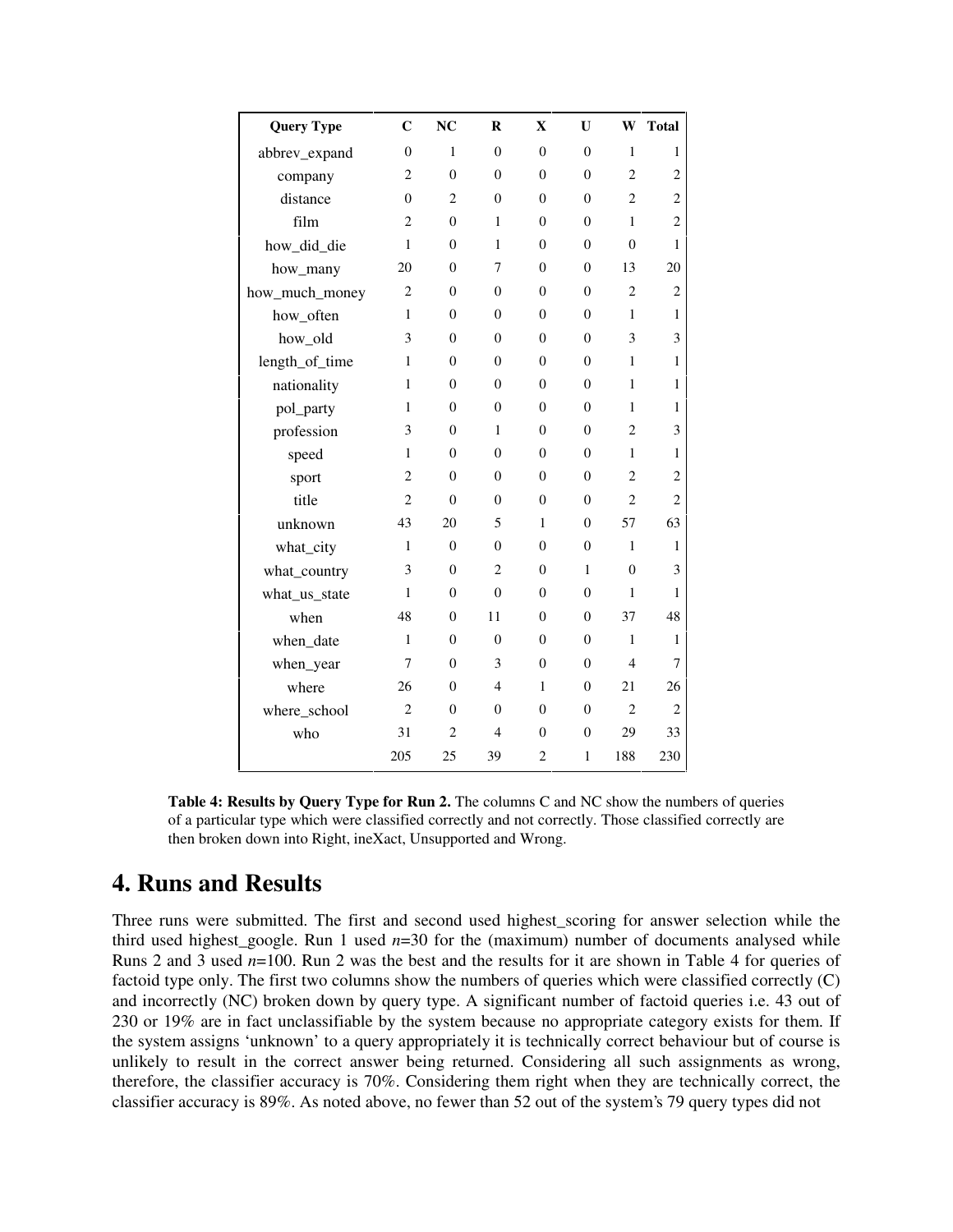| Query<br><b>Num</b> | <b>Query Text</b>                                                                                          | Answer                                                                                                                     | <b>Supporting Doc</b>                 | <b>Text Extract</b>                                                                                                                                                                                                                                                                                                            |
|---------------------|------------------------------------------------------------------------------------------------------------|----------------------------------------------------------------------------------------------------------------------------|---------------------------------------|--------------------------------------------------------------------------------------------------------------------------------------------------------------------------------------------------------------------------------------------------------------------------------------------------------------------------------|
| 12.1                | What industry is Rohm<br>and Haas in?                                                                      | crop protection                                                                                                            | XIE19981215.0341                      | P<br>The Crop Protection Association of China<br>(CPAC), which was recently set up in<br>Beijing<br>$<$ /P><br>P<br>The members of CPAC are AgroEvo,<br>American Cyanamid, BASF, Bayer, Dow,<br>DuPont, Elf Atochem, FMC, Monsanto,<br>Novartis, Rhone-Poulenc, Rohm and Haas                                                  |
| 13.3                | To what alien race does<br>he belong?<br>(Jar Jar Binks)                                                   | Gungan                                                                                                                     | NYT19990517.0227                      | < P><br>JAR JAR BINKS (voice of Ahmed Best): A<br>Gungan, (a species of amphibians on Naboo),<br>he's the cutest of the new computer-generated<br>creatures. Big floppy basset-hound-like ears.<br>Long neck. Kind eyes set well above the rest<br>of his, um, head. Buddies with Qui-Gon and<br>Obi-Wan.<br>$<$ /P>           |
| 17.2                | What kind of cases war-criminals and XIE19970916.0107<br>does it try?<br>(International Criminal<br>Court) | instigators of<br>genocide                                                                                                 |                                       | P<br>JOHANNESBURG, September 16 (Xinhua)<br>-- The Southern African Development<br>Community (SADC) is supporting the<br>establishment of an international criminal<br>court to try war criminals and instigators of<br>genocide, a SADC official said here today.<br>$<$ /P>                                                  |
| 29.1                | Why is the 'Tale of<br>Genji' famous?                                                                      | novel and Japan's<br>greatest<br>literary<br>achievement                                                                   | the world' s first $NYT19990527.0336$ | He was the title character in ` ` Tale offenji,'<br>the nearly 1,000-year-old love story that is<br>sometimes described as the world's first novel<br>and is usually considered Japan's greatest<br>literary achievement.                                                                                                      |
| 46.6                | Why did they commit<br>suicide?<br>(Heaven's Gate)                                                         | appeared to<br>believe that the<br>Hale-Bopp<br>Comet now<br>streaking across<br>the sky<br>was their ticket to<br>heaven. | XIE19970328.0083                      | P<br>-- The 39 men and women who committed<br>suicide were members of a cult known as<br>Heaven's Gate, the authorities said. They left<br>behind detailed videotapes describing their<br>intention and appeared to believe that the<br>Hale-Bopp Comet now streaking across the<br>sky was their ticket to heaven.<br>$<$ /P> |

**Table 5: Examples of Hard Questions at TREC 2004.** All these are classified as Unknown by our system which currently cannot answer 'why' questions or resolve anaphors.

come up at all. Naturally these have all occurred in previous TRECs, suggesting that there may be fewer query types in the new 'grouped question' task of TREC 2004 than were found in previous years.

The columns marked R, X, U and W show the numbers of answers judged Right, ineXact, Unsupported and Wrong by the NIST assessors. The overall rate of success was thus 39 out of 230 (17%) or 41 out of 230 (18%) including inexact answers. This is approximately twice the performance of our system last year (8% or 9% including inexact answers). Regarding the list and definition questions, the mean results were F=0.101 and F=0.171 respectively. Last year the scores were 0.034 and 0.133 so this is also a small improvement.